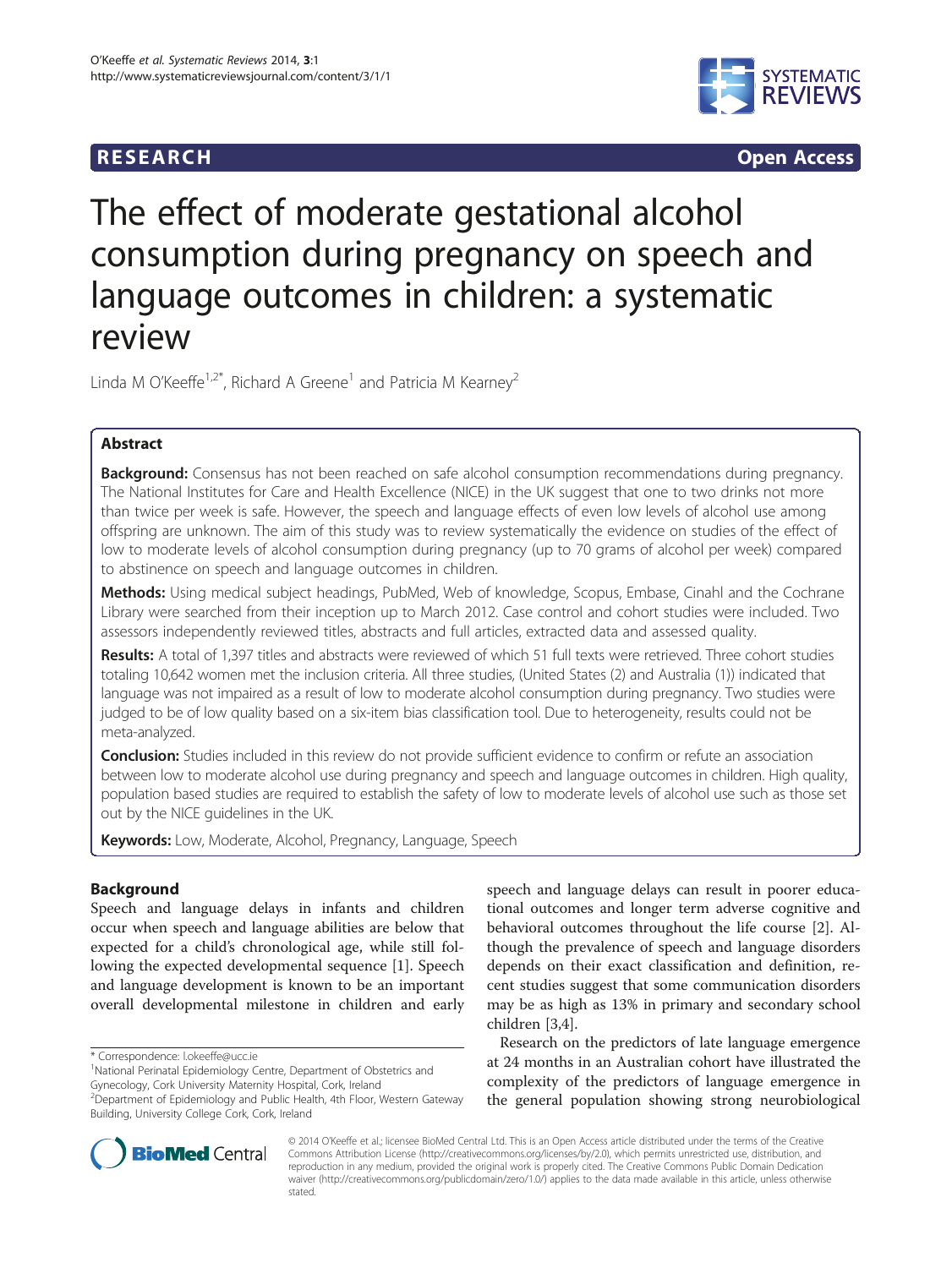and genetic causal mechanisms that operate across a wide variation in maternal and family characteristics [[5](#page-9-0)]. Speech and language impairments are often one of the key features of neurologic damage in children with diagnoses of Fetal Alcohol Spectrum Disorders (FASD) which are as high as 5% in some regions of the United States and Europe [\[6](#page-9-0)-[8](#page-9-0)]. However, while the impact of alcohol consumption during pregnancy on birth outcomes [\[9](#page-9-0)], mental development [\[10](#page-9-0)] and neuropsychological outcomes [[11](#page-9-0)] is well investigated, the effect of alcohol consumption during pregnancy on speech and language development especially at lower or moderate levels is unknown [[12](#page-9-0)].

In Denmark, the Netherlands, Australia, the United Kingdom, Ireland and the United States a number of large population-based longitudinal and cross sectional studies have estimated that between 12% and 81% of babies may be exposed to alcohol during gestation due to maternal alcohol consumption [\[13-20](#page-9-0)]. While most women who consume alcohol during pregnancy do so at low or moderate levels, the exact consequences of these levels of alcohol on fetal growth and development have not been established. Recent reviews have suggested that moderate drinking may not be harmful to birth weight, length of gestation or size for gestational age [\[9,21](#page-9-0)]. However, evidence suggests that low to moderate alcohol use in pregnancy can still produce functional damage to the brain leading to adverse cognitive and neurological development without obviously affecting other systems such as growth [\[12](#page-9-0)]. Specifically, magnetic resonance imaging (MRI) studies have shown that prenatal alcohol exposure can impact on many areas of the brain involved in speech and language development, including the corpus collosum [\[22](#page-10-0)].

At present in Canada, the United States, Ireland and New Zealand recommendations advise complete abstinence from alcohol during pregnancy due to uncertain evidence on its effect on growth and development at lower to moderate levels [[23](#page-10-0)-[26\]](#page-10-0). However, the National Institute for Health and Care Excellence in the United Kingdom suggest that one to two units not more than once or twice per week is safe [[27\]](#page-10-0). Establishing the impact of gestational alcohol exposure on speech and language outcomes in children is an important contribution toward understanding, both in the etiology of adverse speech and language development and in developing consistent and comprehensive clinical and government guidelines internationally around alcohol use during pregnancy.

The aim of this review was to systematically search and appraise available case control and cohort studies on the effect of low to moderate alcohol use during pregnancy compared to abstinence from alcohol during pregnancy on speech and language outcomes in children to age 18 years.

# **Methods**

# Study eligibility criteria

In line with our study protocol, studies were included if they were case control or cohort studies published any time before 1 March 2012, in the English language in a peer reviewed journal. Studies which reported data on low or moderate alcohol exposure (defined as an average of less than 10 grams per day or 70 grams per week during pregnancy) compared to not drinking during pregnancy were included. Studies which reported on any measure or component of language, speech and communication delay, development or disorder in children up to 18 years were included, for example, acquired language disorders and semantic pragmatic disorders (see Additional file [1\)](#page-9-0). We excluded duplicate publications and studies published only as abstracts. Other cognitive and developmental outcomes and nonverbal language outcomes were excluded. Studies of populations with special developmental needs, such as autism spectrum disorder, were also excluded. This review was not registered with PROSPERO [\[28\]](#page-10-0).

#### Search strategy

Embase, PubMed, Cinahl, SCOPUS, Web of Knowledge and The Cochrane Library were searched from their inception up until 1 March 2012 using all appropriate MESH headings related to "alcohol", "speech and language outcomes", "pregnancy" and "risk or odds" (see Additional file [1](#page-9-0) for detailed search strategy: note that search strategy was not peer reviewed). Search limits of "human" and "female" were applied in PubMed only. All associated MESH terms were combined using "OR". Finally, all terms were combined using "AND" to yield a total number of abstracts for each database. Reference lists of retrieved articles were also hand searched for further potentially relevant articles. Additionally, the authors of the cohort study by Faden and Graubard [[29](#page-10-0)] were contacted for additional information on their study which was not available in the published paper. All citations were imported to Endnote citation manager and duplicates removed. Figure [1](#page-2-0) shows a flow diagram of the results of the search strategy implemented.

#### Study and data collection processes

LMOK designed and executed the search strategy (see Additional file [1](#page-9-0)) which was reviewed by PMK. Two assessors (LMOK, PMK) independently reviewed titles and abstracts of all identified citations. Both reviewers independently evaluated each full text article. Disagreements were resolved by consensus. Articles which were of uncertain relevance were obtained and the full text read. A data extraction form was designed and for the final three articles included in the review, two reviewers independently extracted data on country of origin, years of study, study design, characteristics of participants, exposure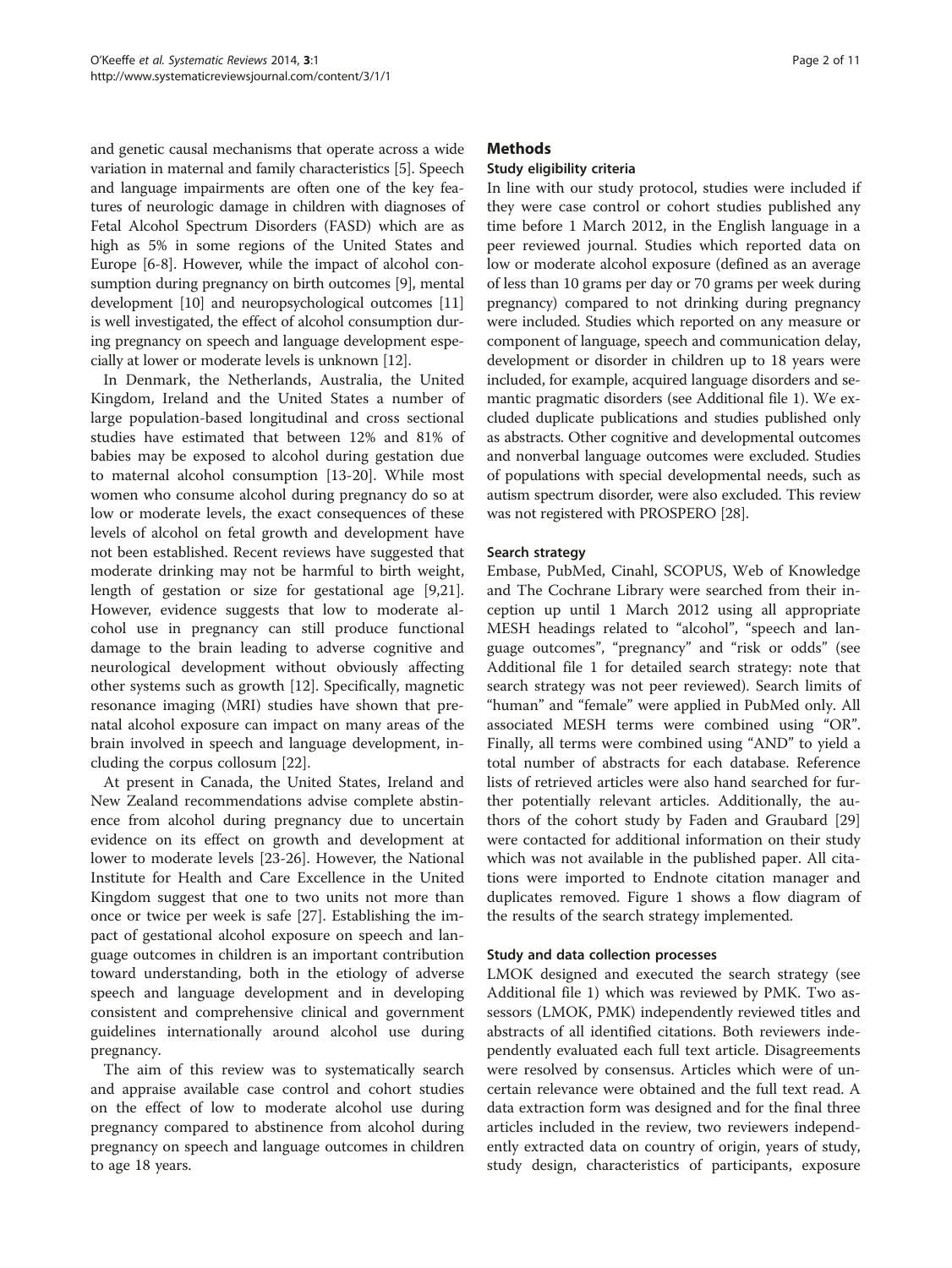<span id="page-2-0"></span>

definition and ascertainment, outcomes, control for confounders and information on bias (Table [1\)](#page-3-0) as well as available measures of association including odds and risk ratios (Table [2\)](#page-4-0). Due to the heterogeneous nature of the exposure and outcomes across the three studies included in the review, it was not deemed appropriate to conduct a meta-analysis.

# Quality assessment

The quality of included studies was assessed by evaluating six types of bias to include a rapid assessment of selection, exposure, outcome, confounding, analytical and attrition biases (Table [3\)](#page-6-0) developed by McDonald and colleagues [\[32\]](#page-10-0) (see Additional file [2](#page-9-0)). In line with these pre-specified definitions of bias, selection bias was deemed 'minimal' if studies reported sampling from a general population of pregnant women rather than a select group. Exposure and outcome assessment were 'minimal' if obtained from direct questioning of the mother on the exposure or by using a clearly validated instrument for measuring speech and language outcomes. Confounding bias was assessed as 'high' if no confounders were matched or controlled for and 'minimal' if at least basic demographic and other key confounders, such as the home environment and parenting variables, were addressed. Analytic bias was deemed 'moderate' if no sample size calculation was reported and only a subsample studied, and 'high' if inappropriate analyses were undertaken such as multiple unspecified a priori or inappropriate subgroup analyses. Attrition was 'high' if >20% were lost to follow-up without explanation of the causes.

# Results

# Search results

Overall, 1,397 abstracts were identified of which 387 duplicates were removed (Figure 1). Of the 1,010 articles remaining, 45 full text articles were retrieved. A further six citations were identified through hand searching of full texts leading to a total of 51 studies to undergo full review. Both assessors (LMOK, PMK) independently reviewed all 51 full texts in accordance with inclusion and exclusion criteria and disagreements were settled by consensus. The main reasons for exclusion were lack of reporting on the exposure and outcome of interest and exclusion due to study of alcohol in populations with other developmental disorders such as autism spectrum disorder. Three cohort studies were included, totaling 10,642 women. A summary of the study characteristics and results is shown in Tables [1](#page-3-0) and [2.](#page-4-0)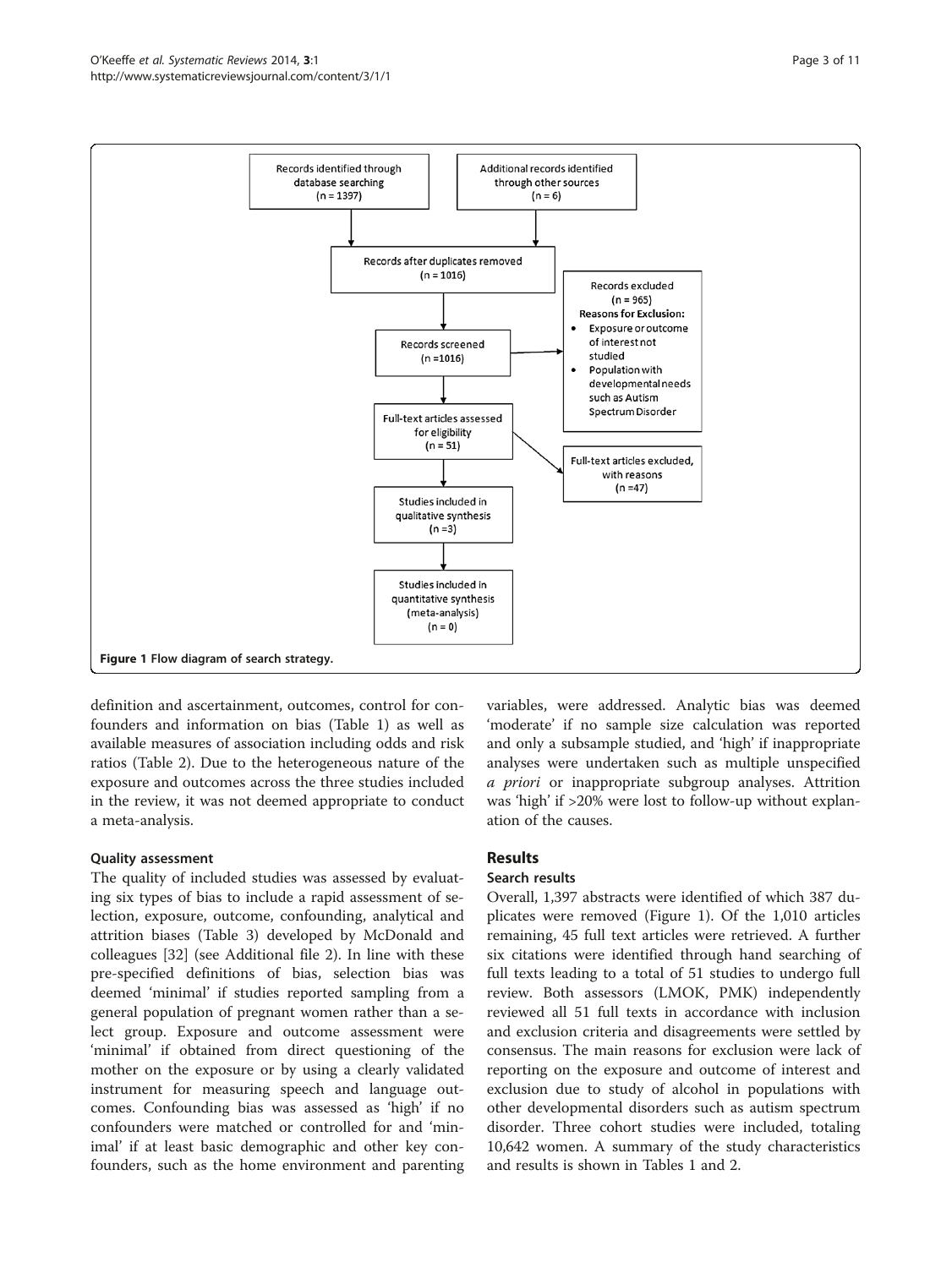# <span id="page-3-0"></span>Table 1 Description of included studies

| Study: study<br>design                           | N          | Setting                                    | Outcome measure:<br>tool used                                                                     | Age<br>outcome<br>recorded     | Definition of<br>alcohol exposure                                                                                                                                    | Exposure<br>ascertainment                                                                                                                  | <b>Confounders</b><br>included                                                                                                                                                                                                                         | Analyses and<br>measures of effect                                                                 |
|--------------------------------------------------|------------|--------------------------------------------|---------------------------------------------------------------------------------------------------|--------------------------------|----------------------------------------------------------------------------------------------------------------------------------------------------------------------|--------------------------------------------------------------------------------------------------------------------------------------------|--------------------------------------------------------------------------------------------------------------------------------------------------------------------------------------------------------------------------------------------------------|----------------------------------------------------------------------------------------------------|
| O'Leary et al.<br>2009 [30]:<br>Cohort study     | 1,739      | Western<br>Australia                       | Communication delay:<br>Communication scale<br>from Ages and Stages<br>Questionnaire              | Two years                      | Low = 20 g or less<br>per occasion less<br>than weekly or less<br>than daily                                                                                         | Measured three<br>months after birth<br>for four periods: three<br>months pre-pregnancy<br>and each trimester<br>separately by mail survey | Maternal age, parity,<br>marital status, smoking<br>for each trimester, illicit<br>drug use, depression,<br>anxiety and stress, family<br>factors (antenatal income,<br>presence of partner in<br>household, parenting<br>ability, family functioning) | Odds of language delay<br>by severity of alcohol<br>consumption for each<br>trimester individually |
| Faden and<br>Graubard 2000 [29]:<br>Cohort study | 13,417 USA |                                            | Communication<br>development: Seven-item<br>language measure of the<br>Denver Developmental Scale | Three<br>years                 | Mean alcoholic drinks<br>per day during<br>pregnancy                                                                                                                 | After delivery via a mail<br>survey                                                                                                        | None                                                                                                                                                                                                                                                   | Mean number of drinks<br>per day for each level<br>of language scale (1 to 7)                      |
| Greene et al. 1990<br>[31]: Cohort study         | 618        | Cleveland<br>Metropolitan<br>Hospital, USA | Communication<br>development: SICD<br>(Sequenced Inventory of<br>Communication<br>Development)    | One, two<br>and three<br>years | Absolute alcohol per<br>$day = average$ number<br>of ounces of alcohol<br>per day reported to<br>have been consumed<br>over all sampled days<br>throughout pregnancy | During pregnancy upon<br>attendance at a clinic                                                                                            | Sex, race, parental education,<br>maternal age, reported usage<br>if street drugs, the day of first<br>antenatal visit, the HOME score,<br>the precise age at testing, the<br>ratings of psychosocial stress<br>and medical problems, maternal IQ      | Mean SICD measures<br>adjusted for covariates<br>at selected alcohol<br>levels per day             |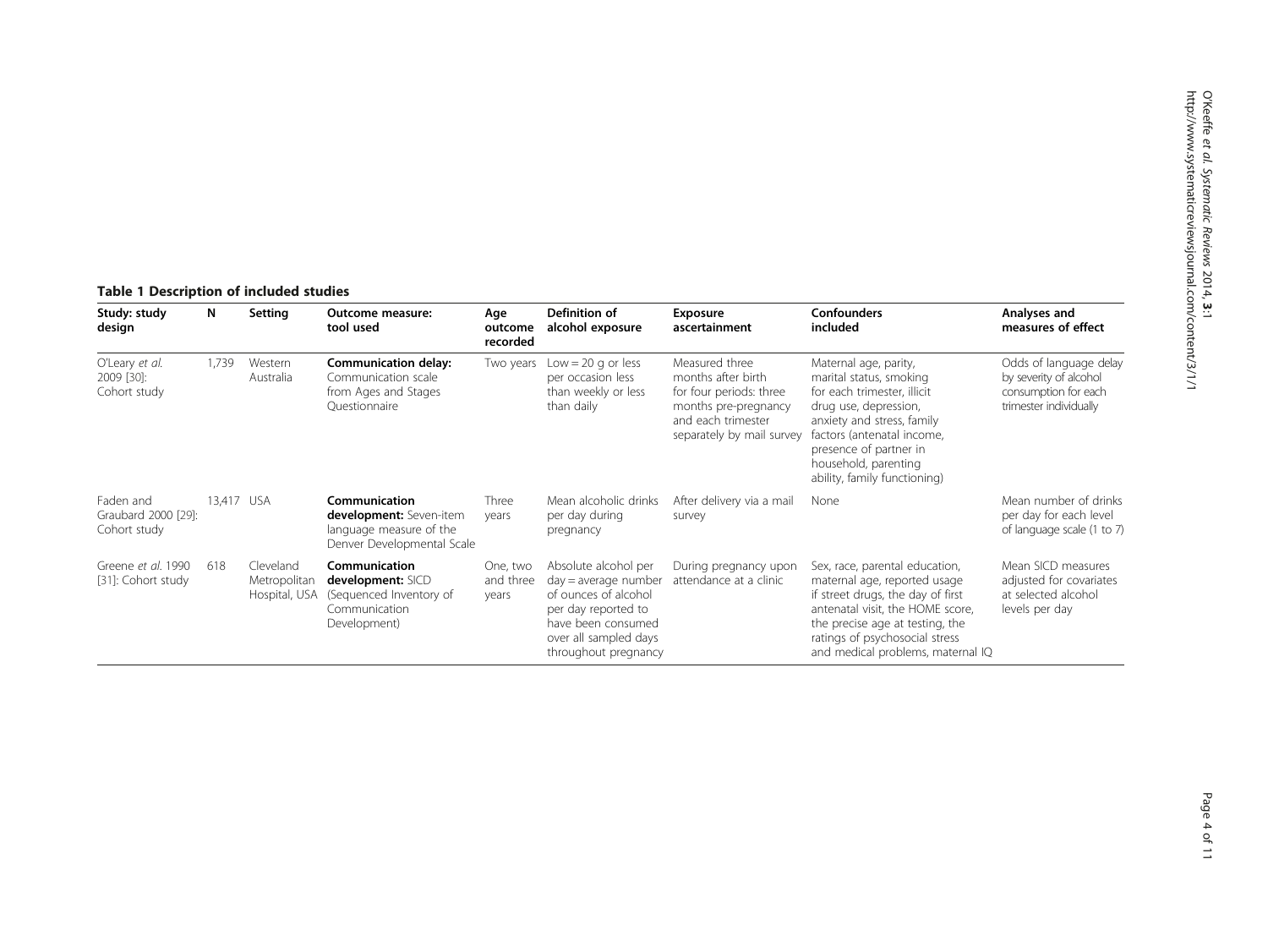# <span id="page-4-0"></span>Table 2 Results of included studies

| Author, year                | Sampling frame                        | Characteristics of mothers N exposed |                                  | N exposed with outcome | N controls | N controls with outcome           | Odds ratios/Mean (95% CI)                                                                  |
|-----------------------------|---------------------------------------|--------------------------------------|----------------------------------|------------------------|------------|-----------------------------------|--------------------------------------------------------------------------------------------|
| O'Leary et al.<br>2009 [30] | Population-based                      | Age                                  |                                  |                        |            |                                   | Unadjusted                                                                                 |
|                             | sample from all<br>women giving birth | $<$ 25: 32.7%                        | Trimester 1: 544 Trimester 1: 79 |                        |            | Trimester 1: 934 Trimester 1: 126 | Trimester 1: 0.95 (0.68 to 1.34)                                                           |
|                             | in Australia 1995 to<br>1997          | 25 to 29: 13.0%                      | Trimester 2: 609 Trimester 2: 73 |                        |            | Trimester 2: 946 Trimester 2: 123 | Trimester 2: 0.88 (0.63 to 1.23)                                                           |
|                             |                                       | >30: 54.5%                           | Trimester 3: 665 Trimester 3: 77 |                        |            | Trimester 3: 870 Trimester 3: 113 | Trimester 3: 0.83 (0.6 to 1.17)                                                            |
|                             |                                       | <b>Education</b>                     |                                  |                        |            |                                   | Adjusted                                                                                   |
|                             |                                       | $<$ 12 years: 40.6%                  |                                  |                        |            |                                   | Trimester 1: 0.97 (0.65 to 1.43)                                                           |
|                             |                                       | $>12$ years: 24.4%                   |                                  |                        |            |                                   | Trimester 2: 0.87 (0.59 to 1.28)                                                           |
|                             |                                       | Degree\Diploma\<br>Trade: 34.8%      |                                  |                        |            |                                   | Trimester 3: 0.84 (0.57 to 1.23)                                                           |
|                             |                                       | Smoking                              |                                  |                        |            |                                   | <b>Explanation: Data show</b>                                                              |
|                             |                                       | Pre-pregnancy:<br>27.0%              |                                  |                        |            |                                   | unadjusted and confounder<br>adjusted odds ratios for the<br>probability of language delay |
|                             |                                       | Parity                               |                                  |                        |            |                                   | among low drinkers compared<br>to women who are abstinent                                  |
|                             |                                       | Primiparous: 29.8%<br>1:30.2%        |                                  |                        |            |                                   | at the same time point. All<br>results show reduced odds                                   |
|                             |                                       | $>2$ : 40.0%                         |                                  |                        |            |                                   | among low drinkers but<br>results are not statistically                                    |
|                             |                                       | <b>Marital status</b>                |                                  |                        |            |                                   | significant as indicated by                                                                |
|                             |                                       | Married: 79.2%                       |                                  |                        |            |                                   | the confidence intervals which<br>span the null value of an                                |
|                             |                                       | Cohabiting: 15.4%                    |                                  |                        |            |                                   | odds ratio equal to 1.                                                                     |

Single: 5.4%

#### Illicit Drug use: 12.5%

Faden and Graubard 2000 [\[29](#page-10-0)]

Population based sample from national birth certificate in the United States

| $NR^*$ | Language Outcome<br>(Low to High) | $NR^*$ | $NR^*$ | Mean (95% CI)       |
|--------|-----------------------------------|--------|--------|---------------------|
|        | $1/7 = 136$                       |        |        | $0/7 = 0.47$ (0.37) |
|        | $2/7 = 267$                       |        |        | $1/7 = 1.64(1.28)$  |
|        | $3/7 = 493$                       |        |        | $2/7 = 0.23(0.10)$  |
|        | $4/7 = 855$                       |        |        | $3/7 = 0.57(0.17)$  |
|        | $5/7 = 1323$                      |        |        | $4/7 = 0.58(0.12)$  |
|        | $6/7 = 1969$                      |        |        | $5/7 = 0.57(0.09)$  |
|        | $7/7 = 2851$                      |        |        | $6/7 = 0.74(0.14)$  |
|        |                                   |        |        | $7/7 = 0.65(0.10)$  |
|        |                                   |        |        |                     |

**Explanation:** Data show mean<br>number of drinks per day for<br>scores of 0 to 7 (low to high<br>levels of language development)<br>on the seven-point Denver<br>Language Development scale.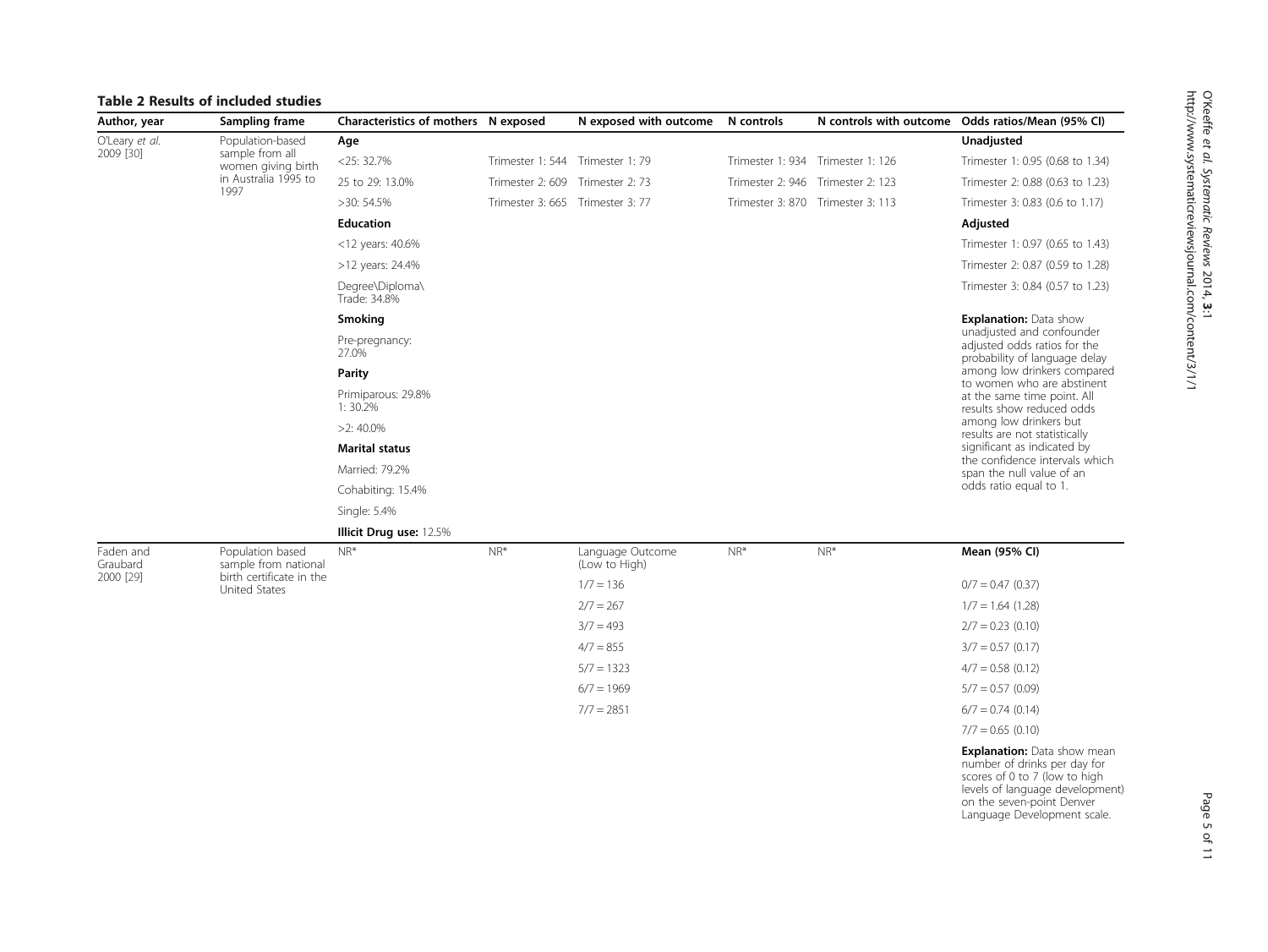# O'Keeffe et al. Systematic Reviews 2014, 3:1 http://www.systematicreviewsjournal.com/content/3/1/1

# Table 2 Results of included studies (Continued)

| Greene et al. 1990 [31] Hospital based | Race Black: 31.5%                                           | 179 at 1 year  | 1 year                         | 1 year: 93 | 1 year: 93 | <b>Expressive Language</b>                                                                                                                                                                                                               |
|----------------------------------------|-------------------------------------------------------------|----------------|--------------------------------|------------|------------|------------------------------------------------------------------------------------------------------------------------------------------------------------------------------------------------------------------------------------------|
|                                        | Age (mean (SD)): 22.1 (4.4)                                 |                | 1/3 drink per day:139          |            |            | Mean (95% CI)                                                                                                                                                                                                                            |
|                                        | Parent education in<br>years (mean (SD)):<br>10.8(1.4)      |                | >1/3 to 1.5 drinks per day: 40 |            |            | 1 year                                                                                                                                                                                                                                   |
|                                        | Cigarette use in<br>pregnancy (mean<br>$(SD)$ : 13.8 (12.2) | 142 at 2 years | 2 years                        | 2 year: 94 | 2 year: 94 | A) 25.5 (25.0 to 26.5)                                                                                                                                                                                                                   |
|                                        | Prenatal marijuana:<br>35.1%                                |                | 12 years                       |            |            | B) 26.0 (25.0 to 27)                                                                                                                                                                                                                     |
|                                        | <b>Prenatal street</b><br>drugs: 9.2%                       |                | 1/3 drink per day:136          |            |            | 2 year                                                                                                                                                                                                                                   |
|                                        |                                                             |                | 1/3 to 1.5 drinks per day: 36  |            |            | A) 30.0 (28.5 to 31.0)                                                                                                                                                                                                                   |
|                                        |                                                             | 171 at 3 years | 3 years                        | 3 year: 92 | 3 year: 92 | B) 29.0 (27.0 to 32.0)                                                                                                                                                                                                                   |
|                                        |                                                             |                | 1/3 drink per day: 132         |            |            | 3 years                                                                                                                                                                                                                                  |
|                                        |                                                             |                | 1/3 to 1.5 drinks per day: 39  |            |            | A) 30.0 (28.0 to 32.0)                                                                                                                                                                                                                   |
|                                        |                                                             |                |                                |            |            | Receptive language                                                                                                                                                                                                                       |
|                                        |                                                             |                |                                |            |            | B) 31.0 (28.0 to 34.0)                                                                                                                                                                                                                   |
|                                        |                                                             |                |                                |            |            | 1 year                                                                                                                                                                                                                                   |
|                                        |                                                             |                |                                |            |            | B) 24.0 (22 to 25)                                                                                                                                                                                                                       |
|                                        |                                                             |                |                                |            |            | A) 24.0 (23 to 25)                                                                                                                                                                                                                       |
|                                        |                                                             |                |                                |            |            | 2 years                                                                                                                                                                                                                                  |
|                                        |                                                             |                |                                |            |            | A) 39.0 (37.0 to 40.0)                                                                                                                                                                                                                   |
|                                        |                                                             |                |                                |            |            | B) 38.0 (36.0 to 40.0)                                                                                                                                                                                                                   |
|                                        |                                                             |                |                                |            |            | 3 years                                                                                                                                                                                                                                  |
|                                        |                                                             |                |                                |            |            | A) 24.0 (23.0 to 25.0)                                                                                                                                                                                                                   |
|                                        |                                                             |                |                                |            |            | B) 25.0 (23.0 to 27.0)                                                                                                                                                                                                                   |
|                                        |                                                             |                |                                |            |            | Explanation: Mean<br>age-adjusted SICD<br>scores for Expressive<br>and Receptive<br>language development<br>at 1, 2 and 3 years for A)<br>1/3 drink per day and B)<br>$>1/3$ to 1 and $1/2$ drinks<br>per day compared to<br>abstinence. |

\*Not reported.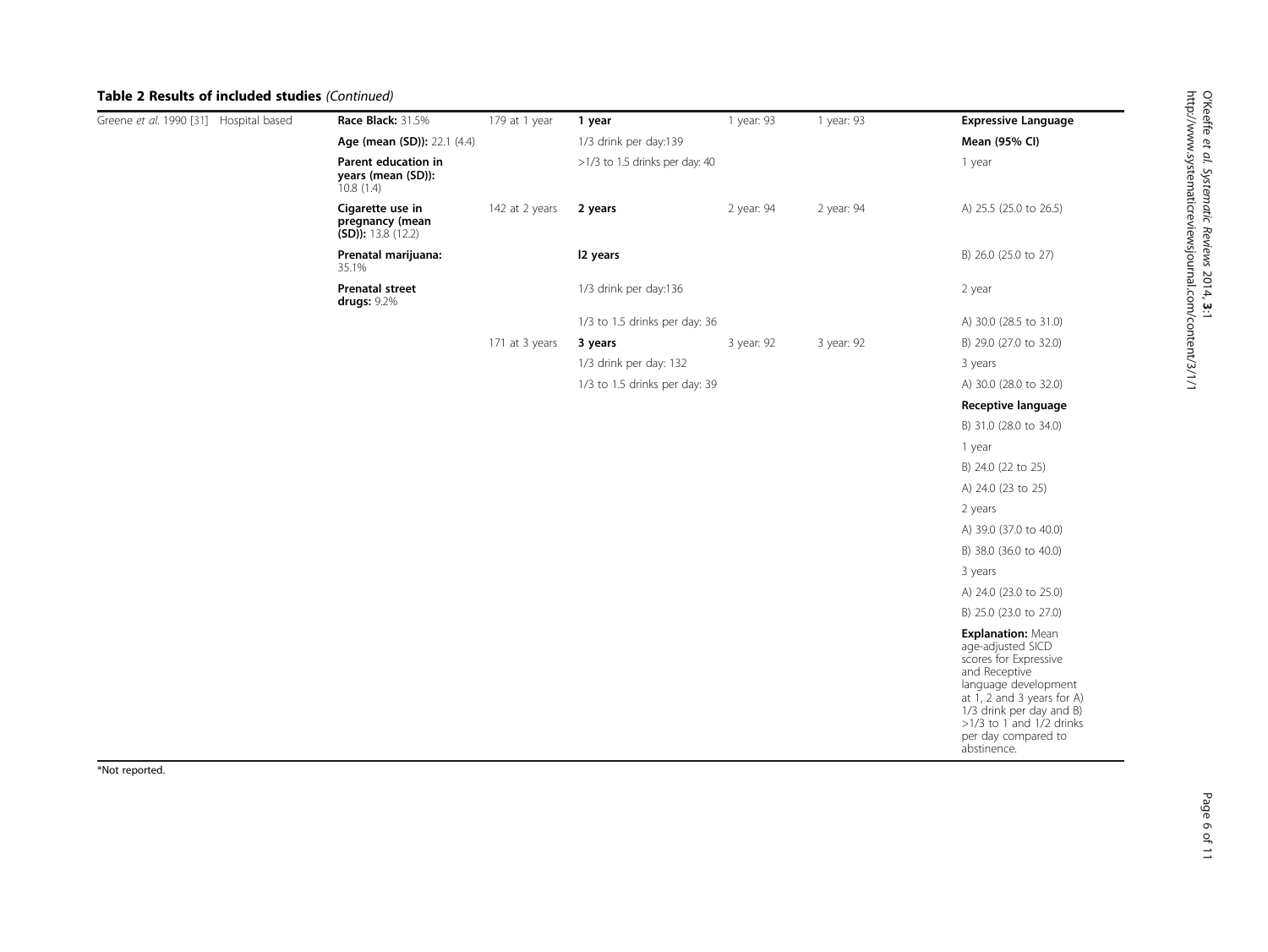# <span id="page-6-0"></span>Table 3 Quality assessment based on evaluation of bias

| Author,<br>year                    | Selection bias                                                                             | Exposure bias                                                                                                                               | Outcome<br>assessment bias             | Confounding<br>factor bias                         | Analytical bias                                                                                                                                         | <b>Attrition bias</b>                                                                   | Overall<br>likelihood of<br>bias based<br>mainly on<br>selection and<br>confounding |
|------------------------------------|--------------------------------------------------------------------------------------------|---------------------------------------------------------------------------------------------------------------------------------------------|----------------------------------------|----------------------------------------------------|---------------------------------------------------------------------------------------------------------------------------------------------------------|-----------------------------------------------------------------------------------------|-------------------------------------------------------------------------------------|
| O'Leary et al.<br>2009 [30]        | Minimal (sample<br>selected from a general<br>population rather than<br>a select group)    | Low (indirect assessment<br>(postal survey, mailed question))                                                                               | Minimal (direct<br>question to mother) | Minimal<br>(assessed for<br>common<br>confounders) | Minimal (analyses appropriate<br>for type of sample (if matched))                                                                                       | Moderate (11 to 20%<br>attrition but reasons for<br>loss to follow-up not<br>explained) | Minimal                                                                             |
| Faden and<br>Graubard<br>2000 [29] | Minimal (sample<br>selected from general<br>population, Eligibility<br>Criteria explained) | Low (indirect assessment<br>(postal survey, mailed question))                                                                               | Minimal (direct<br>question to mother) | High (not<br>assessed for<br>confounders)          | Low (analyses not accounting for<br>common statistical adjustment<br>and sample size calculation not<br>performed but all eligible patients<br>studied) | Moderate (11 to 20%<br>but reasons for loss to<br>follow-up not explained)              | High                                                                                |
| Greene et al.<br>1990 [31]         | Moderate (sample selection<br>ambiguous but may be<br>representative)                      | Minimal (direct questioning<br>(interview) or completion of<br>survey by mother at the time of<br>exposure or close to time of<br>exposure) | Minimal (direct<br>question to mother) | Minimal<br>(assessed for<br>common<br>confounders) | Low (analyses not accounting for<br>common statistical adjustment,<br>power calculation performed)                                                      | High (>20% attrition but<br>reasons for loss to follow-up<br>not explained)             | Moderate                                                                            |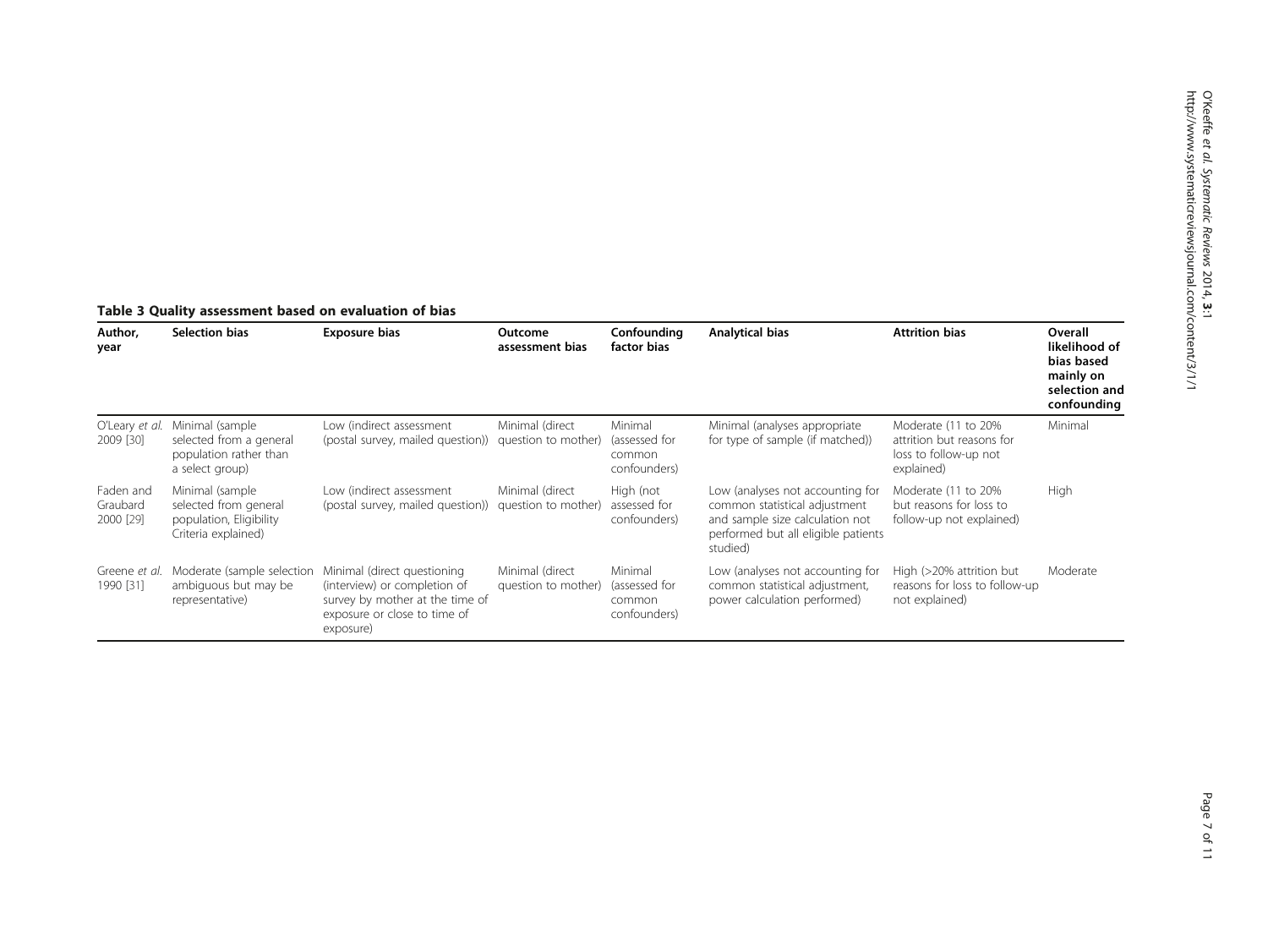#### Description of included studies

Two studies were from the United States and one study was from Australia. One study collected data on alcohol exposure during pregnancy through direct face to face interviews [\[31](#page-10-0)] while the remaining two studies collected exposure status after pregnancy through a postal survey [[29,30\]](#page-10-0). O'Leary et al. [\[30\]](#page-10-0) collected data on dose, pattern and timing of exposure for the three months before pregnancy and each trimester separately approximately 12 weeks after delivery. Faden and Graubard [\[29](#page-10-0)] collected data on mean alcohol drinks per day during pregnancy through a postal survey after pregnancy, while Greene et al. [\[31](#page-10-0)] collected data on the average number of ounces of alcohol per day reported to have been consumed over all sampled days throughout pregnancy by a face to face interview during pregnancy. All three studies used different validated instruments to measure language delay including the parent reported Ages and Stages Questionnaire [[30](#page-10-0)], a parent reported seven-item Language Scale from the Denver Developmental Scale [[29\]](#page-10-0) and the Sequenced Inventory of Communication Development (SICD) at one, two and three years [\[31](#page-10-0)], a standardized procedure directly administered in the home of the child to diagnose developmental delay in the acquisition and use of language. Only two of the three studies (O'Leary et al. [[30\]](#page-10-0) and Greene et al. [\[31](#page-10-0)]) controlled for relevant confounders in their analyses and effect measures were also significantly heterogeneous. O'Leary et al. [\[30\]](#page-10-0) reported crude and adjusted odds ratios while estimates by Faden and Graubard [\[29](#page-10-0)] reported mean number of drinks per day for each level of the seven-item Language Scale used. Greene et al. [[31](#page-10-0)] reported mean SICD measures for selected levels of absolute alcohol per day at one, two and three years for expressive and receptive language outcomes.

#### Systematic review results

Table [3](#page-6-0) describes the results of included studies. O'Leary et al. [\[30](#page-10-0)], retrospective cohort in 1,759 largely married, educated and non-indigenous Australian women, defined low alcohol consumption during pregnancy as 20 g or less per occasion or less than weekly. For low drinking in the first trimester, the odds of language delay were 0.97 (95% confidence interval (CI) 0.65 to 1.43) indicating that low drinkers were 3% less likely to have children with language delay compared to abstinent mothers though the results were not statistically significant as indicated by the wide confidence intervals that span the null value (odds ratio of 1). For low drinking in the second trimester the odds of language delay were 0.87 (95% CI 0.59 to 1.28) and for the third trimester, 0.84 (95% CI 0.57 to 1.23) which also indicated slightly reduced odds of language delay in low drinkers (13% and 16%, respectively) that were not statistically significant as indicated by the confidence intervals spanning the null value. Estimates were adjusted for a range of confounders, including maternal age, parity, marital status, smoking for each trimester, illicit drug use, depression, anxiety and stress, family factors (antenatal income, presence of partner in household, parenting ability, family functioning).

Faden and Graubard [[29\]](#page-10-0) retrospective cohort study of 8,885 women reported to have been sampled representatively from the national birth certificate in the United States but did not report socio-demographic and health characteristics of participants. The response rate upon first recruitment to the study was 74% with 83% of the original cohort completing the three-year follow-up. Stratified sampling by both ethnicity and birth weight was conducted. A seven-item language scale was used to measure language development. Potential scores on the scale ranged from 1 to 7 with a lower score indicating lower levels of language development. Mean alcoholic drinks per day during pregnancy were reported for each level of the seven-item language scale. Covariates were not adjusted for and the results reported did not show any dose–response relationship between lower levels of language development and mean number of drinks per day.

The prospective cohort study of 359 mother-infant pairs by Greene et al. 1990 [\[31](#page-10-0)] in women attending a hospital for antenatal care comprised over 50% black with a mean age of 22 and with over 30% reporting use of marijuana during pregnancy. Women who delivered small for gestational age infants or whose infants were admitted to neonatal intensive care were excluded from the study. This group was also socio-economically disadvantaged. The results were reported in mean SICD measures for selected levels of absolute alcohol per day and were adjusted for sex, race, parental education, maternal age, reported usage of street drugs, the day of first antenatal visit, the Home Observation for the Measurement of the Environment (HOME) score, the precise age at testing, the ratings of psychosocial stress, medical problems and maternal IQ. Significant differences in expressive and receptive language development at one, two and three years were not evident for all three measures of alcohol use obtained, including abstinence, one-third of a UK standard drink per day, greater than one-third to one and a half UK standard drinks per day or approximately two UK standard drinks per day.

#### Quality assessment

The results of the quality assessment undertaken are shown in Table [3.](#page-6-0) Attrition bias was present in all three studies and may have significantly impacted results. In addition, selection, confounding and analytic bias were also present. In the study by Greene et al. 1990 [\[31](#page-10-0)], selection bias was deemed to be 'moderate' due to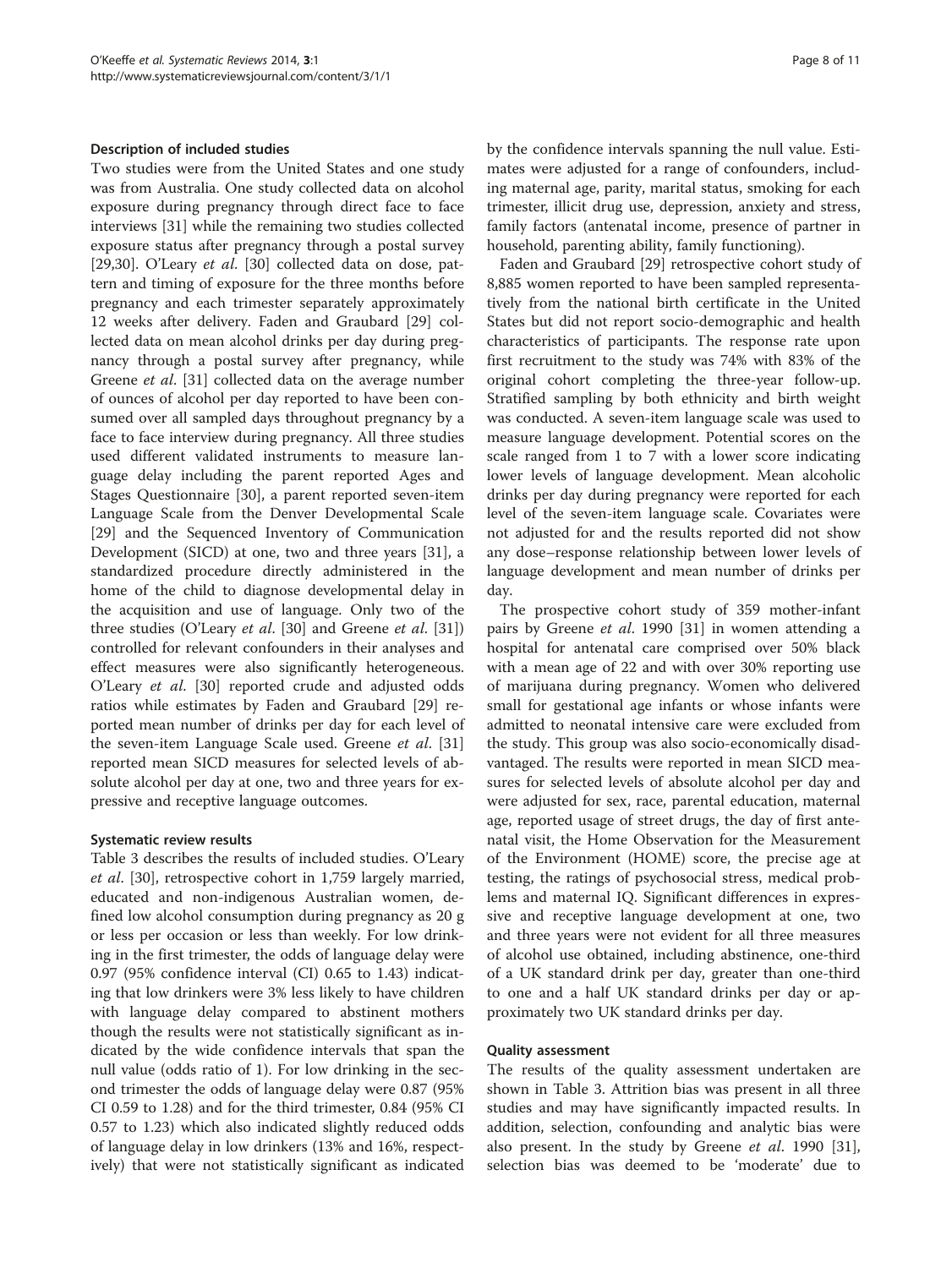ambiguous sample selection but 'minimal' in both other studies. Confounding bias was deemed to be 'high' in Faden and Graubard [[29\]](#page-10-0) due to lack of control for confounders but 'minimal' in both other studies while analytic bias, though present in both Faden and Graubard [[29\]](#page-10-0) and Greene *et al.* [[31\]](#page-10-0), was relatively low.

# **Discussion**

In this systematic review we sought to determine the effect of low to moderate alcohol exposure during pregnancy on speech and language outcomes in children. Poorer language development was not observed in infants exposed to low or moderate alcohol levels [[30](#page-10-0),[31](#page-10-0)] or was not associated with mean number of drinks per day [[29\]](#page-10-0). However, studies were methodologically heterogeneous and two studies (Faden and Graubard [[29](#page-10-0)] and Greene et al. [\[31\]](#page-10-0)) had a number of limitations including confounding, attrition and selection biases which reduce their validity. Although our search is now 18 months old, due to the low number of articles yielded in our original search of six large international health databases since their inception, we believe our review retains its validity, importance and timeliness.

The method of exposure ascertainment has an impact on the accuracy and validity of reporting of exposure and subsequently the direction of the associations detected. In the studies included in this review, two studies used retrospective ascertainment of exposure while one used concurrent collection. Retrospective data collection used by Faden and Graubard [[29\]](#page-10-0) and O'Leary et al. [[30](#page-10-0)] is suggested to be subject to higher risk of recall bias and differential misclassification of exposure status whereas concurrent data used by Greene et al. [\[31](#page-10-0)] are shown to yield more valid information when examining neurodevelopmental outcomes [[33\]](#page-10-0). Alternately, selfadministered questionnaires used by both O'Leary et al. [[30\]](#page-10-0) and Faden and Graubard [\[29\]](#page-10-0) have been shown to obtain more truthful responses in relation to socially undesirable behaviors, such as alcohol use during pregnancy, than face to face interviews which were employed by Greene and colleagues [[34](#page-10-0)]. In relation to outcome measurement, three different standardized, validated measurement tools were used which cover different domains or aspects of language development and at different ages in three ethnically and culturally diverse populations. Consequently, the presence of adverse effects on speech and language outcomes in children exposed to low to moderate alcohol levels in pregnancy remains difficult to determine from the evidence included in this review due to their heterogeneous populations and exposure and outcome ascertainment.

The presence of attrition and selection bias is likely to have biased reported results toward the null in all studies and explain the lack of a reported association between

moderate alcohol use in pregnancy and language delay. In the Australian cohort [\[30\]](#page-10-0), only 85% of women who agreed to participate originally did so at year two when language outcome was being measured. However, this study had many other strengths and a low level of bias which may have counteracted this effect. Similarly, of the 74% who originally responded to the survey in the cohort studied by Faden and Graubard [\[29\]](#page-10-0), only 83% completed the three-year follow-up. As participation may be associated with alcohol status and child neurodevelopmental functioning, an apparent association could be masked if children with speech and language problems were systematically lost to follow-up in these studies [[35](#page-10-0)]. For Greene et al. [\[31](#page-10-0)] selection bias may have also influenced the reported findings. In particular, children with a gestational age under 37 weeks or with admission to neonatal intensive care were excluded from the study. This may have led to the exclusion of children who had a higher risk of language delay or a different pattern of alcohol exposure to other participants.

# Implications for practice

MRI studies have shown that prenatal alcohol exposure can impact upon a number of regions of the brain involved in verbal communication development, such as the corpus collosum, by displacing it, producing shape variability or reducing volume, area and length [\[22](#page-10-0)]. Though a lack of association between moderate alcohol use during pregnancy and speech and language development in infants is not implausible, given the low number of studies conducted, the inherent problems of accurate alcohol measurement during pregnancy and lack of biological plausibility with pathophysiological evidence, further research is required. In particular, future studies which more robustly assess the impact of alcohol use on speech and language outcomes due to the likely impact of attrition, selection and confounding biases are required. Losses to follow-up were considerable threats to validity in studies reviewed. Efforts to account for both participation bias which occurs upon recruitment to studies and attrition bias occurring later in the study should be incorporated in future studies of this nature. The complex nature of the development of speech and language delays including the interaction of environmental, neurodevelopmental and familial factors [\[5](#page-9-0)] as well as the underlying cultural and ethnic differences that may result in varying attitudes, practices and norms relating to alcohol and speech and language outcomes must be addressed [[16](#page-9-0)]. Consequently, until, large scale, population-based, longitudinal studies of gestational alcohol use and speech and language outcomes emerge, healthcare providers should advise women to abstain from consuming alcohol during pregnancy while policy makers should remain aware of limited research evidencing safe alcohol consumption thresholds during pregnancy.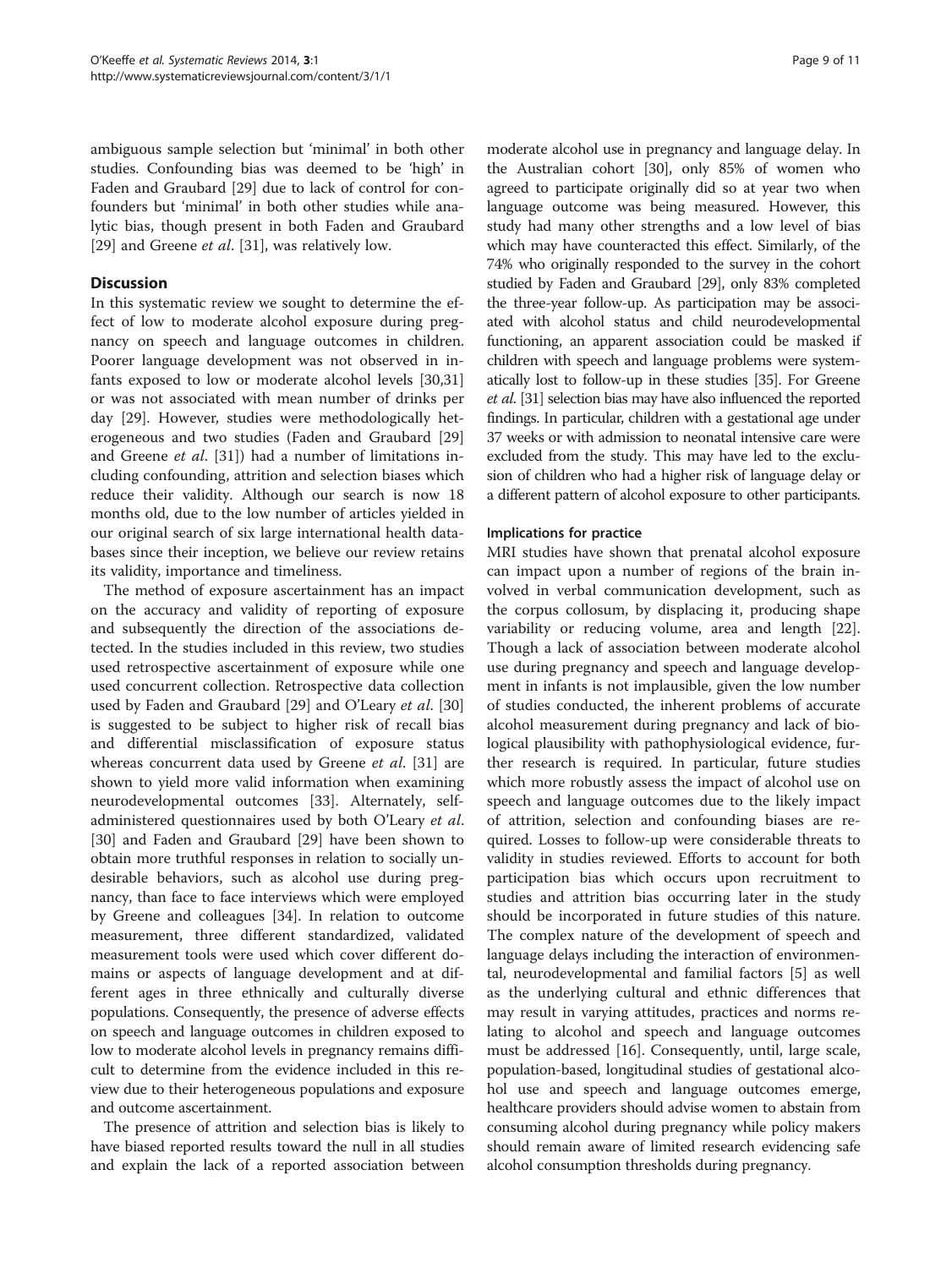# <span id="page-9-0"></span>Conclusions

International guidelines have not reached consensus on safe alcohol recommendations for pregnant women. The findings of this review reveal the dearth of research on the effect of low to moderate gestational alcohol use and speech and language outcomes in children. Future research should carefully address the validity and accuracy of exposure and outcome ascertainment and pay particular attention to reducing the risk of selection, attrition and confounding biases. Healthcare providers should continue to advice abstinence from alcohol during pregnancy until further evidence on the effect of low-moderate gestational alcohol use becomes available. Policy makers should remain aware of limited research showing the safety of alcohol use in pregnancy in relation to childhood development such as speech and language outcomes.

# Additional files

[Additional file 1:](http://www.biomedcentral.com/content/supplementary/2046-4053-3-1-S1.doc) Sample Search Strategy. [Additional file 2:](http://www.biomedcentral.com/content/supplementary/2046-4053-3-1-S2.doc) Quality Assessment Tool.

#### Abbreviations

MRI: Magnetic resonance imaging; NICE: National Institutes for Health and Care Excellence; NR: Not reported; SICD: Sequenced Inventory of Communication Development; HOME: Home Observation for Measurement of the Environment.

#### Competing interests

The authors have no conflicts of interest to disclose.

#### Authors' contributions

LMO'K conceptualized and designed the study, devised and conducted the search strategy, drafted the initial manuscript, and approved the final manuscript as submitted. RAG contributed to the concept and design of the study, reviewed and revised the manuscript, and approved the final manuscript as submitted. PMK supervised the methods, critically reviewed the manuscript, and approved the final manuscript as submitted. All authors read and approved the final manuscript.

#### Authors' information

Linda Marie O'Keeffe is a PhD candidate at University College Cork, Ireland. Her PhD thesis focuses on examining the growth and cognitive impact of alcohol use during pregnancy. This topic is important and timely because significant controversy exists around the safety of low levels of alcohol consumption during pregnancy. Secondly, the prevalence of alcohol use during pregnancy remains high in many Western European countries, such as Ireland (in excess of 50%), despite the absence of a threshold below which harm to the fetus does not occur. Conducting systematic reviews of the effect of low levels of alcohol use on cognitive and developmental outcomes in childhood is an important part of assessing comprehensively fetal alcohol effects beyond birth.

#### Acknowledgements

This work was funded by the HRB in Ireland under Grant No. PHD/2007/16 and conducted as part of module PG7016 at University College Cork, Ireland.

#### Received: 14 September 2013 Accepted: 5 December 2013 Published: 2 January 2014

#### References

Law J, Boyle J, Harris F, Harkness A: Screening for speech and language delay: a systematic review of the literature. Health Technol Assess 1998, 2:1–184.

- 2. Nelson HD, Nygren P, Walker M, Panoscha R: Screening for speech and language delay in preschool children: systematic evidence review for the US preventive services task force. Pediatrics 2006, 117:e298–e319.
- McLeod S, Harrison LJ: Epidemiology of speech and language impairment in a nationally representative sample of 4- to 5-year-old children. J Speech Lang Hear Res 2009, 52:1213.
- 4. McLeod S, McKinnon DH: Prevalence of communication disorders compared with other learning needs in 14,500 primary and secondary school students. Int J Lang Commun Disord 2007, 42(Suppl 1):37-59.
- 5. Hawkins SS, Stern AD, Gillman MW: Do state breastfeeding laws in the USA promote breast feeding? J Epidemiol Community Health 2013, 67:250–256.
- 6. Mattson SN, Crocker N, Nguyen TT: Fetal alcohol spectrum disorders: neuropsychological and behavioral features. Neuropsychol Rev 2011, 21:81–101.
- 7. May PA, Gossage JP, Kalberg WO, Robinson LK, Buckley D, Manning M, Hoyme HE: Prevalence and epidemiologic characteristics of FASD from various research methods with an emphasis on recent in-school studies. Dev Disabil Res Rev 2009, 15:176–192.
- 8. May PA, Fiorentino D, Phillip Gossage J, Kalberg WO, Eugene Hoyme H, Robinson LK, Coriale G, Jones KL, del Campo M, Tarani L, Romeo M, Kodituwakku PW, Deiana L, Buckley D, Ceccanti M: Epidemiology of FASD in a province in Italy: prevalence and characteristics of children in a random sample of schools. Alcohol Clin Exp Res 2006, 30:1562–1575.
- 9. Patra J, Bakker R, Irving H, Jaddoe VW, Malini S, Rehm J: Dose-response relationship between alcohol consumption before and during pregnancy and the risks of low birthweight, preterm birth and small for gestational age (SGA)-a systematic review and meta-analyses. BJOG 2011, 118:1411–1421.
- 10. Testa M, Quigley BM, Das Eiden R: The effects of prenatal alcohol exposure on infant mental development: a meta-analytical review. Alcohol Alcohol 2003, 38:295–304.
- 11. Flak AL, Su S, Bertrand J, Denny CH, Kesmodel US, Cogswell ME: The association of mild, moderate, and binge prenatal alcohol exposure and child neuropsychological outcomes: a meta-analysis. Alcohol Clin Exp Res 2013. Epub ahead of print.
- 12. Gray R, Mukherjee RAS, Rutter M: Alcohol consumption during pregnancy and its effects on neurodevelopment: what is known and what remains uncertain. Addiction 2009, 104:1270–1273.
- 13. Colvin L, Payne J, Parsons D, Kurinczuk JJ, Bower C: Alcohol consumption during pregnancy in nonindigenous west Australian women. Alcohol Clin Exp Res 2007, 31:276–284.
- 14. Kelly Y, Sacker A, Gray R, Kelly J, Wolke D, Quigley MA: Light drinking in pregnancy, a risk for behavioural problems and cognitive deficits at 3 years of age? Int J Epidemiol 2009, 38:129-140.
- 15. Bakker R, Pluimgraaff LE, Steegers EA, Raat H, Tiemeier H, Hofman A, Jaddoe VW: Associations of light and moderate maternal alcohol consumption with fetal growth characteristics in different periods of pregnancy: the Generation R Study. Int J Epidemiol 2010, 39:777–789.
- 16. Andersen AM, Andersen PK, Olsen J, Grønbæk M, Strandberg-Larsen K: Moderate alcohol intake during pregnancy and risk of fetal death. Int J Epidemiol 2012, 41:405–413.
- 17. Mullally A, Cleary BJ, Barry J, Fahey TP, Murphy DJ: Prevalence, predictors and perinatal outcomes of peri-conceptional alcohol exposure - retrospective cohort study in an urban obstetric population in Ireland. BMC Pregnancy Childbirth 2011, 11:27.
- 18. Royal College of Obstetricians and Gynecologists: Alcohol consumption and the outcomes of pregnancy (RCOG Statement No 5). 2006: [http://](http://www.rcog.org.uk/womens-health/clinical-guidance/alcohol-consumption-and-outcomes-pregnancy) [www.rcog.org.uk/womens-health/clinical-guidance/alcohol-consumption](http://www.rcog.org.uk/womens-health/clinical-guidance/alcohol-consumption-and-outcomes-pregnancy)[and-outcomes-pregnancy](http://www.rcog.org.uk/womens-health/clinical-guidance/alcohol-consumption-and-outcomes-pregnancy).
- 19. McCarthy FP, O'Keeffe LM, Khashan AS, North RA, Poston L, McCowan LM, Baker PN, Dekker GA, Roberts CT, Walker JT: Association between maternal alcohol consumption in early pregnancy and pregnancy outcomes. Obstet Gynecol 2013, 122:830–837.
- 20. O'Keeffe LM, Kearney PK, Greene RA: Surveillance during pregnancy: methods and response rates to a hospital based cross sectional study of the pregnancy risk assessment monitoring system in Ireland. BMC Pregnancy Childbirth 2013, 13:180.
- 21. Henderson J, Gray R, Brocklehurst P: Systematic review of effects of low-moderate prenatal alcohol exposure on pregnancy outcome. BJOG 2007, 114:243–252.